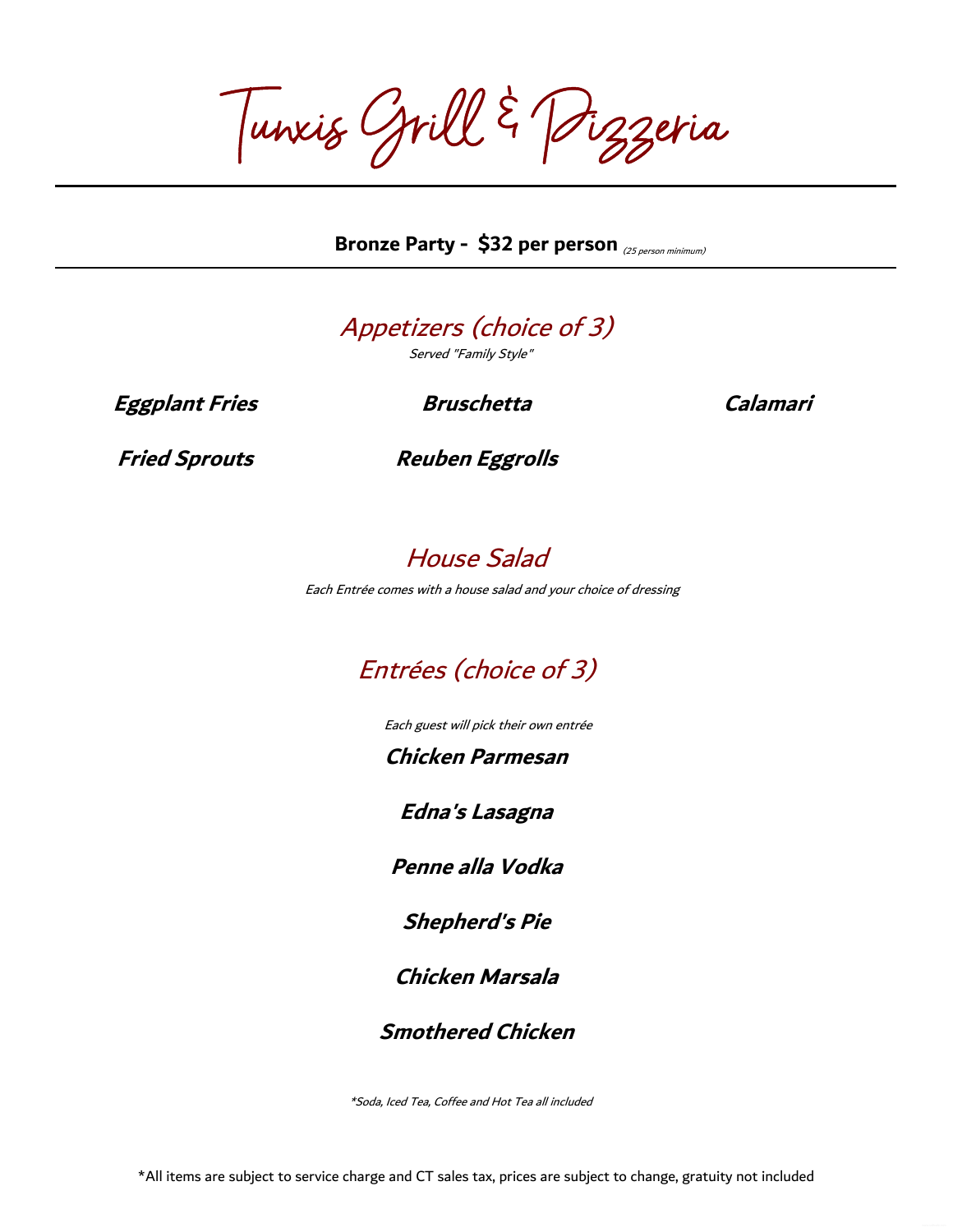Tunxis Grill & Pizzeria

(25 person minimum) **Silver Party - \$34 per person**

## Appetizers (choice of 3)

Served "Family Style"

**Eggplant Fries Bruschetta Calamari**

**Fried Sprouts Reuben Eggrolls**

House Salad

Each Entrée comes with a House Salad and your choice of dressing

Entrées (choice of 3)

Each guest will pick their own entrée

**Blackened Salmon**

**Chicken Parmesan**

**Edna's Lasagna**

**Chicken Marsala**

**Beef Tips Marsala**

**Smothered Chicken**

\*Soda, Iced Tea, Coffee and Hot Tea included